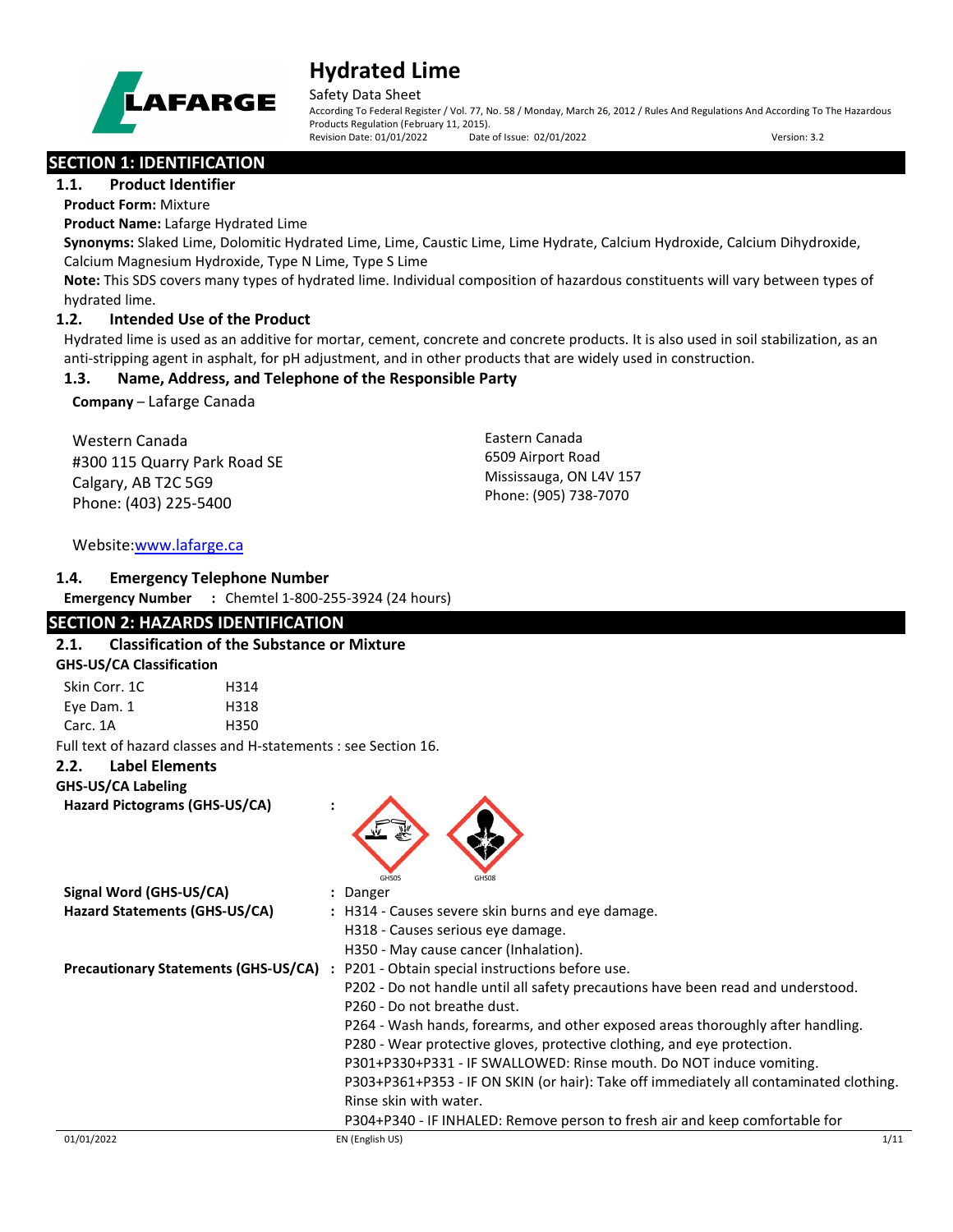Safety Data Sheet

According To Federal Register / Vol. 77, No. 58 / Monday, March 26, 2012 / Rules And Regulations And According To The Hazardous Products Regulation (February 11, 2015).

breathing.

P305+P351+P338 - IF IN EYES: Rinse cautiously with water for several minutes. Remove

contact lenses, if present and easy to do. Continue rinsing.

P308+P313 - If exposed or concerned: Get medical advice/attention.

P310 - Immediately call a POISON CENTER or doctor.

P321 - Specific treatment (see Section 4 on this SDS).

P363 - Wash contaminated clothing before reuse.

P405 - Store locked up.

P501 - Dispose of contents/container in accordance with local, regional, national, and international regulations.

#### **2.3. Other Hazards**

Exposure may aggravate pre-existing eye, skin, or respiratory conditions. Individuals with lung disease (e.g. bronchitis, emphysema, COPD, pulmonary disease) or sensitivity to hexavalent chromium can be aggravated by exposure.

#### **2.4. Unknown Acute Toxicity (GHS-US/CA)**

#### No data available

### **SECTION 3: COMPOSITION/INFORMATION ON INGREDIENTS**

### **3.2. Mixture**

| <b>Name</b>           | <b>Product Identifier</b> | $%$ $*$   | <b>GHS Ingredient Classification</b> |
|-----------------------|---------------------------|-----------|--------------------------------------|
| Calcium hydroxide     | (CAS-No.) 1305-62-0       | $50 - 95$ | Skin Corr. 1C, H314                  |
|                       |                           |           | Eye Dam. 1, H318                     |
| Magnesium hydroxide   | (CAS-No.) 1309-42-8       | $0 - 50$  | Not classified                       |
| Calcium oxide         | (CAS-No.) 1305-78-8       | $0 - 5$   | Skin Irrit. 2, H315                  |
|                       |                           |           | Eye Dam. 1, H318                     |
|                       |                           |           | <b>STOT SE 3, H335</b>               |
|                       |                           |           | Aquatic Acute 3, H402                |
| Magnesium oxide (MgO) | (CAS-No.) 1309-48-4       | $0 - 5$   | Not classified                       |
| Limestone             | (CAS-No.) 1317-65-3       | $0 - 3$   | Not classified                       |
| Quartz                | (CAS-No.) 14808-60-7      | $0 - 1$   | Carc. 1A, H350                       |
|                       |                           |           | <b>STOT SE 3, H335</b>               |
|                       |                           |           | <b>STOT RE 1, H372</b>               |

Full text of H-phrases: see Section 16.

\*Percentages are listed in weight by weight percentage (w/w%) for liquid and solid ingredients. Gas ingredients are listed in volume by volume percentage (v/v%).

# **SECTION 4: FIRST AID MEASURES**

#### **4.1. Description of First-aid Measures**

**General:** Never give anything by mouth to an unconscious person. If you feel unwell, seek medical advice (show the label where possible).

**Inhalation:** Remove to fresh air and keep at rest in a position comfortable for breathing. Immediately call a POISON CENTER or doctor/physician.

**Skin Contact:** Remove contaminated clothing. Immediately flush skin with plenty of water for at least 30 minutes and continue flushing throughout emergency transport, if needed. Immediately call a poison center or physician. Wash contaminated clothing before reuse.

**Eye Contact:** Get medical attention immediately and begin flushing eyes with plenty of water for at least 30 minutes and continue flushing eyes throughout emergency transport. Immediately call a poison center or physician. Occasionally lift the upper and lower eyelids during flushing. Remove any contact lenses, if possible. Chemical burns should be treated promptly by a physician. **Ingestion:** Rinse mouth. Do NOT induce vomiting. Obtain emergency medical attention.

#### **4.2. Most Important Symptoms and Effects Both Acute and Delayed**

**General:** Causes severe skin burns and eye damage. May cause cancer.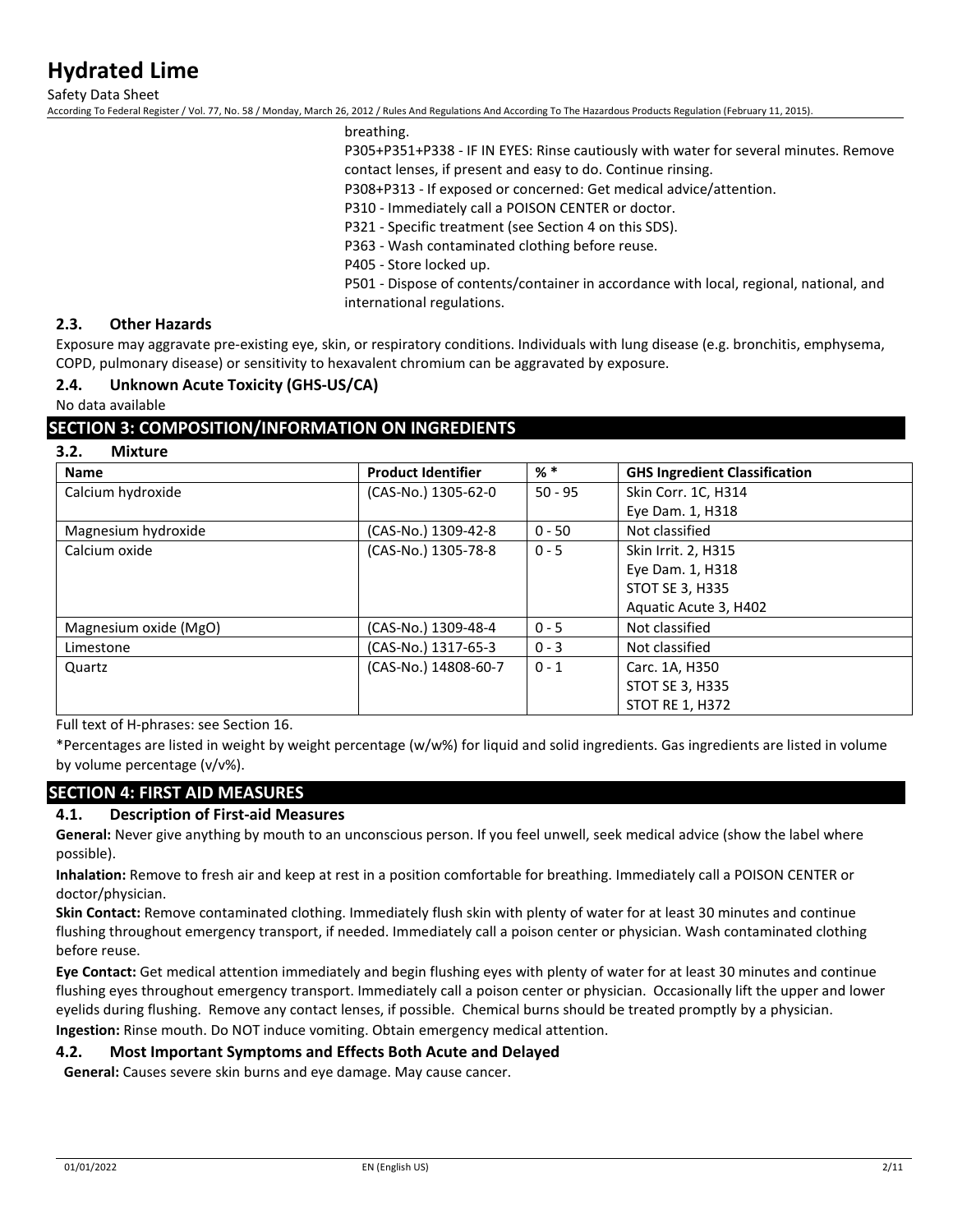#### Safety Data Sheet

According To Federal Register / Vol. 77, No. 58 / Monday, March 26, 2012 / Rules And Regulations And According To The Hazardous Products Regulation (February 11, 2015).

**Inhalation:** May be corrosive to the respiratory tract. The three types of silicosis include: 1) Simple chronic silicosis – which results from long-term exposure (more than 20 years) to low amounts of respirable crystalline silica. Nodules of chronic inflammation and scarring provoked by the respirable crystalline silica form in the lungs and chest lymph nodes. This disease may feature breathlessness and may resemble chronic obstructive pulmonary disease (COPD); 2) Accelerated silicosis – occurs after exposure to larger amounts of respirable crystalline silica over a shorter period of time (5-15 years); 3) Acute silicosis – results from short-term exposure to very large amounts of respirable crystalline silica. The lungs become very inflamed and may fill with fluid, causing severe shortness of breath and low blood oxygen levels. Inflammation, scarring, and symptoms progress faster in accelerated silicosis than in simple silicosis. Progressive massive fibrosis may occur in simple or accelerated silicosis, but is more common in the accelerated form. Progressive massive fibrosis results from severe scarring and leads to the destruction of normal lung structures.

**Skin Contact:** Causes severe irritation which will progress to chemical burns. Hydrated lime may cause dry skin, discomfort, irritation, severe burns. Exposure of sufficient duration to wet or dry hydrated lime can cause serious, potentially irreversible damage to skin due to chemical (caustic) burns, including third degree burns. A skin exposure may be hazardous even if there is no pain or discomfort.

**Eye Contact:** Potentially causes permanent damage to the cornea, iris, or conjunctiva. Hydrated lime dust may cause immediate or delayed irritation or inflammation. Eye contact with dry powder or with wet hydrated lime can cause moderate eye irritation, chemical burns and blindness. Eye exposures require immediate first aid and medical attention to prevent significant damage to the eye.

**Ingestion:** May cause burns or irritation of the linings of the mouth, throat, and gastrointestinal tract.

**Chronic Symptoms:** May cause cancer.

#### **4.3. Indication of Any Immediate Medical Attention and Special Treatment Needed**

If exposed or concerned, get medical advice and attention. If medical advice is needed, have product container or label at hand.

### **SECTION 5: FIRE-FIGHTING MEASURES**

### **5.1. Extinguishing Media**

**Suitable Extinguishing Media:** Water spray, dry chemical, foam, carbon dioxide.

**Unsuitable Extinguishing Media:** Do not use a heavy water stream. Use of heavy stream of water may spread fire.

#### **5.2. Special Hazards Arising From the Substance or Mixture**

**Fire Hazard:** Not considered flammable but may burn at high temperatures.

**Explosion Hazard:** Product is not explosive.

**Reactivity:** May react exothermically with water releasing heat. Adding an acid to a base or base to an acid may cause a violent reaction.

### **5.3. Advice for Firefighters**

**Precautionary Measures Fire:** Exercise caution when fighting any chemical fire.

**Firefighting Instructions:** Use water spray or fog for cooling exposed containers.

**Protection During Firefighting:** Do not enter fire area without proper protective equipment, including respiratory protection. **Hazardous Combustion Products**: Silicon oxides. Calcium oxides.

#### **Reference to Other Sections**

Refer to Section 9 for flammability properties.

#### **SECTION 6: ACCIDENTAL RELEASE MEASURES**

#### **6.1. Personal Precautions, Protective Equipment and Emergency Procedures**

**General Measures:** Do not breathe dust. Do not get in eyes, on skin, or on clothing. Do not handle until all safety precautions have been read and understood.

#### **6.1.1. For Non-Emergency Personnel**

**Protective Equipment:** Use appropriate personal protective equipment (PPE).

**Emergency Procedures:** Evacuate unnecessary personnel.

#### **6.1.2. For Emergency Personnel**

**Protective Equipment:** Equip cleanup crew with proper protection.

**Emergency Procedures:** Upon arrival at the scene, a first responder is expected to recognize the presence of dangerous goods, protect oneself and the public, secure the area, and call for the assistance of trained personnel as soon as conditions permit. Ventilate area.

#### **6.2. Environmental Precautions**

Prevent entry to sewers and public waters.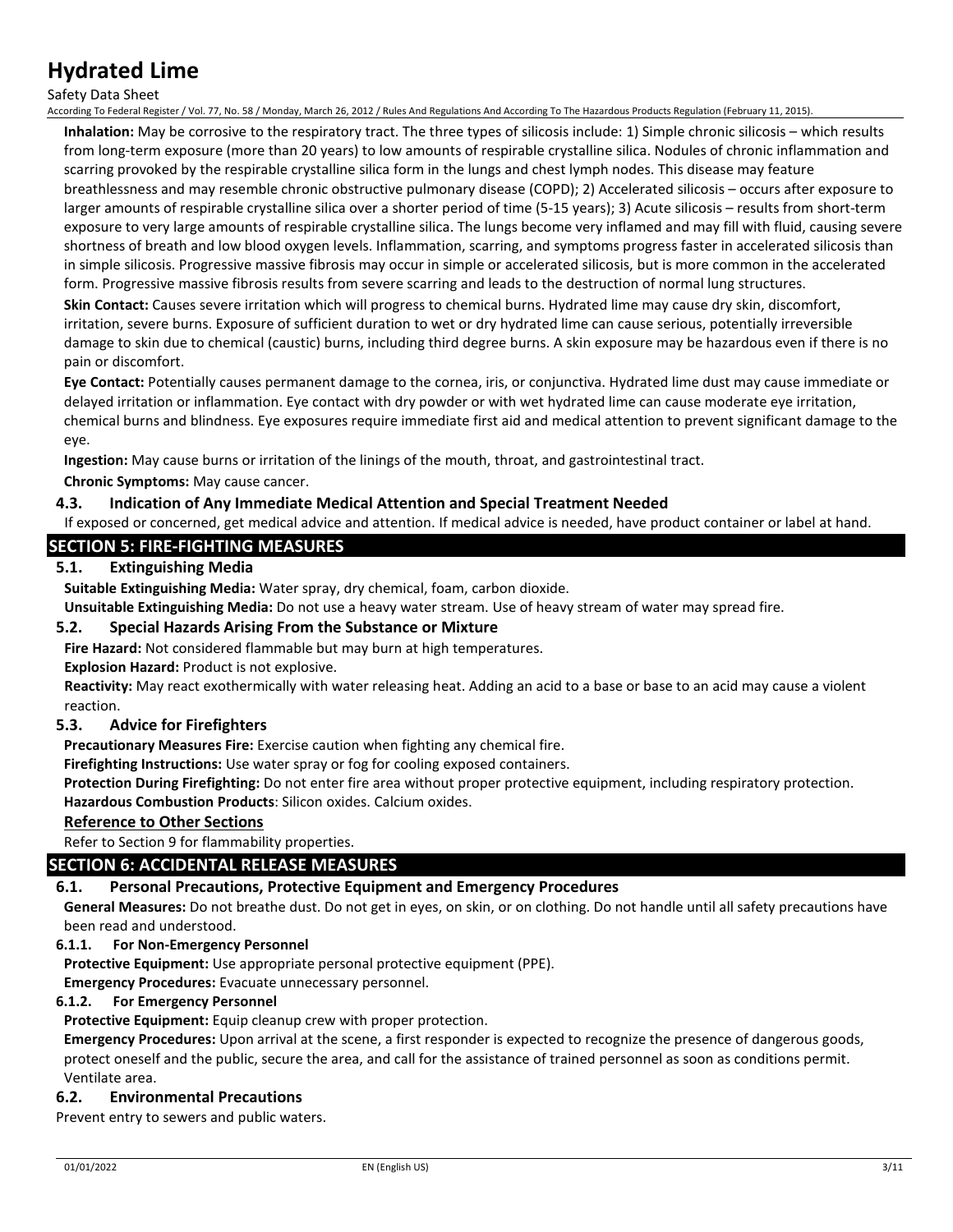Safety Data Sheet

According To Federal Register / Vol. 77, No. 58 / Monday, March 26, 2012 / Rules And Regulations And According To The Hazardous Products Regulation (February 11, 2015).

#### **6.3. Methods and Materials for Containment and Cleaning Up**

**For Containment:** Contain solid spills with appropriate barriers and prevent migration and entry into sewers or streams. As an immediate precautionary measure, isolate spill or leak area in all directions.

**Methods for Cleaning Up:** Clean up spills immediately and dispose of waste safely. Recover the product by vacuuming, shoveling or sweeping. Transfer spilled material to a suitable container for disposal. Contact competent authorities after a spill. Cautiously neutralize spilled solid. Avoid actions that cause dust to become airborne during clean-up such as dry sweeping or using compressed air. Use HEPA vacuum or thoroughly wet with water to clean-up dust. Use PPE described in Section 8.

### **6.4. Reference to Other Sections**

See Section 8 for exposure controls and personal protection and Section 13 for disposal considerations.

# **SECTION 7: HANDLING AND STORAGE**

### **7.1. Precautions for Safe Handling**

**Additional Hazards When Processed:** May release corrosive vapors. Cutting, crushing or grinding wet or dry lime or other crystalline silica-bearing materials will release respirable crystalline silica. Use all appropriate measures of dust control or suppression, and Personal Protective Equipment (PPE) described in Section 8 below.

**Precautions for Safe Handling:** Wash hands and other exposed areas with mild soap and water before eating, drinking or smoking and when leaving work. Do not get in eyes, on skin, or on clothing. Handle empty containers with care because they may still present a hazard. Do not breathe dust. Obtain special instructions before use. Do not handle until all safety precautions have been read and understood.

**Hygiene Measures:** Handle in accordance with good industrial hygiene and safety procedures.

### **7.2. Conditions for Safe Storage, Including Any Incompatibilities**

**Technical Measures:** Comply with applicable regulations.

**Storage Conditions:** Keep container closed when not in use. Store in a dry, cool place. Store in original container or corrosive resistant and/or lined container. Store away from incompatible materials.

**Incompatible Materials:** Wet hydrated lime and cement is alkaline and is incompatible with acids, ammonium salts and aluminum metal. Hydrated lime and cement dissolves in hydrofluoric acid, producing corrosive silicon tetrafluoride gas. Hydrated lime and cement reacts with water to form silicates and calcium hydroxide. Silicates react with powerful oxidizers such as fluorine, boron trifluoride, chlorine trifluoride, manganese trifluoride, and oxygen difluoride.

#### **7.3. Specific End Use(s)**

Hydrated lime is used as an additive for mortar, cement, concrete and concrete products. It is also used in soil stabilization, as an anti-stripping agent in asphalt, for pH adjustment, and in other products that are widely used in construction.

### **SECTION 8: EXPOSURE CONTROLS/PERSONAL PROTECTION**

### **8.1. Control Parameters**

For substances listed in Section 3 that are not listed here, there are no established Exposure limits from the manufacturer, supplier, importer, or the appropriate advisory agency including: ACGIH (TLV), AIHA (WEEL), NIOSH (REL), OSHA (PEL), Canadian provincial governments, or the Mexican government.

| Quartz (14808-60-7)                |                                      |                                                                     |
|------------------------------------|--------------------------------------|---------------------------------------------------------------------|
| Mexico                             | OEL TWA (mg/m <sup>3</sup> )         | 0.1 mg/m <sup>3</sup> (respirable fraction)                         |
| <b>USA ACGIH</b>                   | ACGIH TWA $(mg/m3)$                  | 0.025 mg/m <sup>3</sup> (respirable particulate matter)             |
| <b>USA ACGIH</b>                   | ACGIH chemical category              | A2 - Suspected Human Carcinogen                                     |
| <b>USA OSHA</b>                    | OSHA PEL (TWA) (mg/m <sup>3</sup> )  | 50 $\mu$ g/m <sup>3</sup>                                           |
| <b>USA NIOSH</b>                   | NIOSH REL (TWA) (mg/m <sup>3</sup> ) | 0.05 mg/m <sup>3</sup> (respirable dust)                            |
| <b>USA IDLH</b>                    | US IDLH $(mg/m3)$                    | 50 mg/m <sup>3</sup> (respirable dust)                              |
| Alberta                            | OEL TWA (mg/m <sup>3</sup> )         | 0.025 mg/m <sup>3</sup> (respirable particulate)                    |
| <b>British Columbia</b>            | OEL TWA (mg/m <sup>3</sup> )         | 0.025 mg/m <sup>3</sup> (respirable)                                |
| <b>Manitoba</b>                    | OEL TWA (mg/m <sup>3</sup> )         | 0.025 mg/m <sup>3</sup> (respirable particulate matter)             |
| <b>New Brunswick</b>               | OEL TWA (mg/m <sup>3</sup> )         | $0.1 \text{ mg/m}^3$ (respirable fraction)                          |
| <b>Newfoundland &amp; Labrador</b> | OEL TWA (mg/m <sup>3</sup> )         | 0.025 mg/m <sup>3</sup> (respirable particulate matter)             |
| Nova Scotia                        | OEL TWA (mg/m <sup>3</sup> )         | 0.025 mg/m <sup>3</sup> (respirable particulate matter)             |
| <b>Nunavut</b>                     | OEL TWA (mg/m <sup>3</sup> )         | 0.05 mg/m <sup>3</sup> (respirable fraction)                        |
| <b>Northwest Territories</b>       | OEL TWA (mg/m <sup>3</sup> )         | 0.05 mg/m <sup>3</sup> (respirable fraction)                        |
| <b>Ontario</b>                     | OEL TWA (mg/m <sup>3</sup> )         | 0.1 mg/m <sup>3</sup> (designated substances regulation-respirable) |
| <b>Prince Edward Island</b>        | OEL TWA (mg/m <sup>3</sup> )         | 0.025 mg/m <sup>3</sup> (respirable particulate matter)             |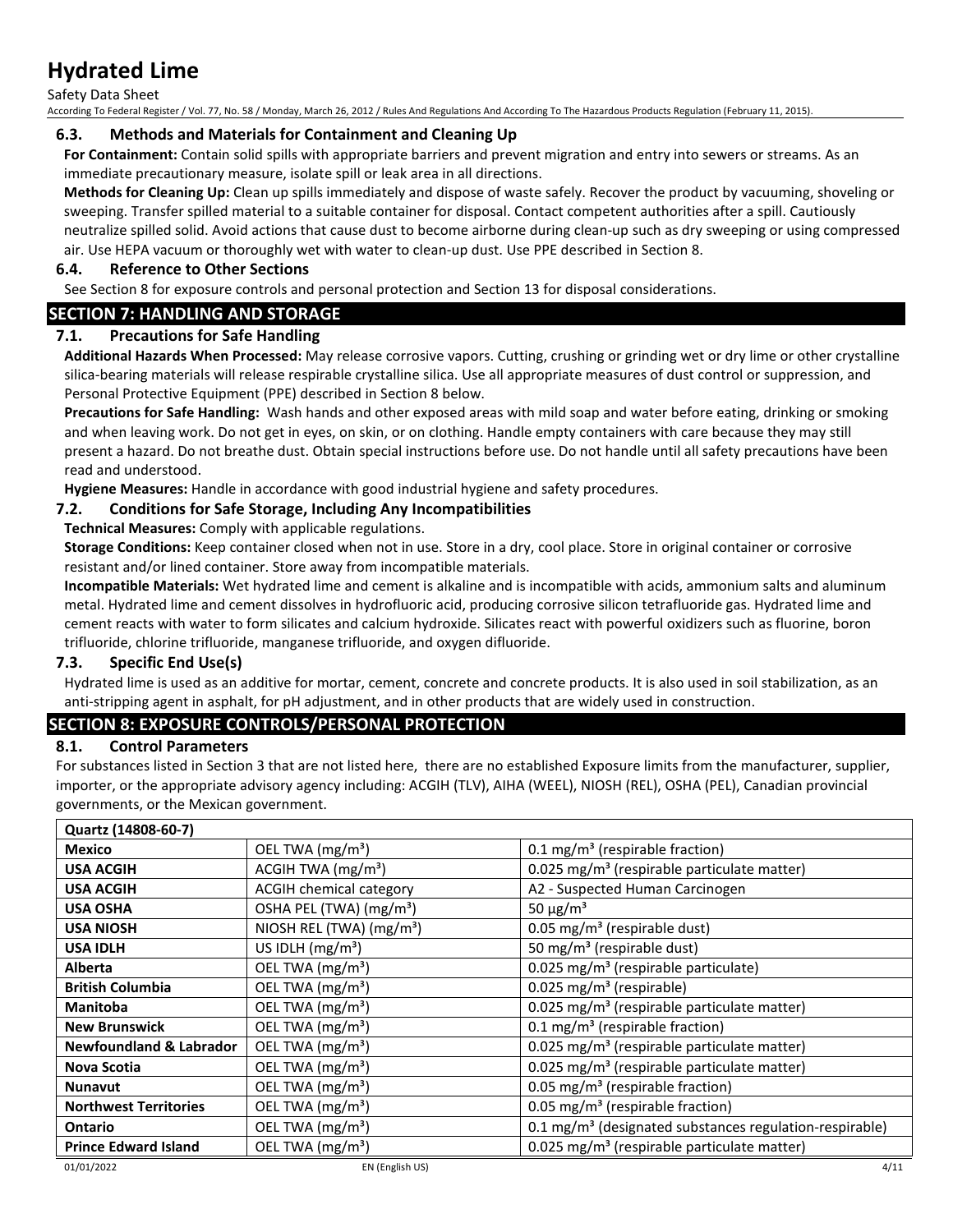Safety Data Sheet

According To Federal Register / Vol. 77, No. 58 / Monday, March 26, 2012 / Rules And Regulations And According To The Hazardous Products Regulation (February 11, 2015).

| Québec                            | VEMP ( $mg/m3$ )                                              | $0.1 \text{ mg/m}^3$ (respirable dust)                              |
|-----------------------------------|---------------------------------------------------------------|---------------------------------------------------------------------|
| Saskatchewan                      | OEL TWA (mg/m <sup>3</sup> )                                  | $\overline{0.05}$ mg/m <sup>3</sup> (respirable fraction)           |
| Yukon                             | OEL TWA (mg/m <sup>3</sup> )                                  | 300 particle/mL                                                     |
| Limestone (1317-65-3)             |                                                               |                                                                     |
| <b>Mexico</b>                     | OEL TWA (mg/m <sup>3</sup> )                                  | $10 \text{ mg/m}^3$                                                 |
| <b>Mexico</b>                     | OEL STEL (mg/m <sup>3</sup> )                                 | 20 mg/m $3$                                                         |
| <b>USA OSHA</b>                   | OSHA PEL (TWA) (mg/m <sup>3</sup> )                           | 15 mg/m <sup>3</sup> (total dust)                                   |
|                                   |                                                               | 5 mg/m <sup>3</sup> (respirable fraction)                           |
| <b>USA NIOSH</b>                  | NIOSH REL (TWA) (mg/m <sup>3</sup> )                          | 10 mg/m <sup>3</sup> (total dust)                                   |
|                                   |                                                               | 5 mg/m <sup>3</sup> (respirable dust)                               |
| Alberta                           | OEL TWA (mg/m <sup>3</sup> )                                  | 10 mg/m $3$                                                         |
| <b>British Columbia</b>           | OEL STEL (mg/m <sup>3</sup> )                                 | 20 mg/m <sup>3</sup> (total dust)                                   |
| <b>British Columbia</b>           | OEL TWA (mg/m <sup>3</sup> )                                  | 10 mg/m <sup>3</sup> (total dust)                                   |
|                                   |                                                               | 3 mg/m <sup>3</sup> (respirable fraction)                           |
| <b>New Brunswick</b>              | OEL TWA (mg/m <sup>3</sup> )                                  | 10 mg/m <sup>3</sup> (particulate matter containing no Asbestos and |
|                                   |                                                               | <1% Crystalline silica)                                             |
| Nunavut                           | OEL STEL (mg/m <sup>3</sup> )                                 | 20 mg/m $3$                                                         |
| <b>Nunavut</b>                    | OEL TWA (mg/m <sup>3</sup> )                                  | 10 mg/m $3$                                                         |
| <b>Northwest Territories</b>      | OEL STEL (mg/m <sup>3</sup> )                                 | 20 mg/m $3$                                                         |
| <b>Northwest Territories</b>      | OEL TWA (mg/m <sup>3</sup> )                                  | $10 \text{ mg/m}^3$                                                 |
| Québec                            | VEMP ( $mg/m3$ )                                              | 10 mg/m <sup>3</sup> (Limestone, containing no Asbestos and <1%     |
|                                   |                                                               | Crystalline silica-total dust)                                      |
| Saskatchewan                      | OEL STEL (mg/m <sup>3</sup> )                                 | 20 mg/m $3$<br>10 mg/m $3$                                          |
| Saskatchewan<br>Yukon             | OEL TWA (mg/m <sup>3</sup> )<br>OEL STEL (mg/m <sup>3</sup> ) | 20 mg/m $3$                                                         |
| Yukon                             | OEL TWA (mg/m <sup>3</sup> )                                  | 30 mppcf                                                            |
|                                   |                                                               | $10 \text{ mg/m}^3$                                                 |
| Calcium oxide (1305-78-8)         |                                                               |                                                                     |
| <b>Mexico</b>                     | OEL TWA (mg/m <sup>3</sup> )                                  | 2 mg/m <sup>3</sup>                                                 |
| <b>USA ACGIH</b>                  | ACGIH TWA (mg/m <sup>3</sup> )                                | 2 mg/ $m3$                                                          |
| <b>USA OSHA</b>                   | OSHA PEL (TWA) (mg/m <sup>3</sup> )                           | 5 mg/ $m3$                                                          |
| <b>USA NIOSH</b>                  | NIOSH REL (TWA) (mg/m <sup>3</sup> )                          | 2 mg/ $m3$                                                          |
| <b>USA IDLH</b>                   | US IDLH (mg/m <sup>3</sup> )                                  | 25 mg/ $m3$                                                         |
| <b>Alberta</b>                    | OEL TWA (mg/m <sup>3</sup> )                                  | 2 mg/ $m3$                                                          |
| <b>British Columbia</b>           | OEL TWA (mg/m <sup>3</sup> )                                  | 2 mg/ $m3$                                                          |
| Manitoba                          | OEL TWA (mg/m <sup>3</sup> )                                  | 2 mg/m $3$                                                          |
| <b>New Brunswick</b>              | OEL TWA (mg/m <sup>3</sup> )                                  | 2 mg/m $3$                                                          |
| Newfoundland & Labrador           | OEL TWA (mg/m <sup>3</sup> )                                  | 2 mg/ $m3$                                                          |
| Nova Scotia                       | OEL TWA (mg/m <sup>3</sup> )                                  | 2 mg/ $m3$                                                          |
| Nunavut                           | OEL STEL (mg/m <sup>3</sup> )                                 | 4 mg/ $m3$                                                          |
| Nunavut                           | OEL TWA (mg/m <sup>3</sup> )                                  | 2 mg/ $m3$                                                          |
| <b>Northwest Territories</b>      | OEL STEL (mg/m <sup>3</sup> )                                 | 4 mg/ $m3$                                                          |
| <b>Northwest Territories</b>      | OEL TWA (mg/m <sup>3</sup> )                                  | 2 mg/ $m3$                                                          |
| Ontario                           | OEL TWA (mg/m <sup>3</sup> )                                  | 2 mg/ $m3$                                                          |
| <b>Prince Edward Island</b>       | OEL TWA (mg/m <sup>3</sup> )                                  | 2 mg/ $m3$                                                          |
| Québec                            | VEMP (mg/m <sup>3</sup> )                                     | 2 mg/ $m3$                                                          |
| Saskatchewan                      | OEL STEL (mg/m <sup>3</sup> )                                 | 4 mg/ $m3$                                                          |
| Saskatchewan                      | OEL TWA (mg/m <sup>3</sup> )                                  | 2 mg/ $m3$                                                          |
| Yukon                             | OEL STEL (mg/m <sup>3</sup> )                                 | 4 mg/ $m3$                                                          |
| Yukon                             | OEL TWA (mg/m <sup>3</sup> )                                  | 2 mg/ $m3$                                                          |
| Magnesium oxide (MgO) (1309-48-4) |                                                               |                                                                     |
| <b>Mexico</b>                     | OEL TWA (mg/m <sup>3</sup> )                                  | 10 mg/m $3$ (fume)                                                  |
| 01/01/2022                        | EN (English US)                                               | 5/11                                                                |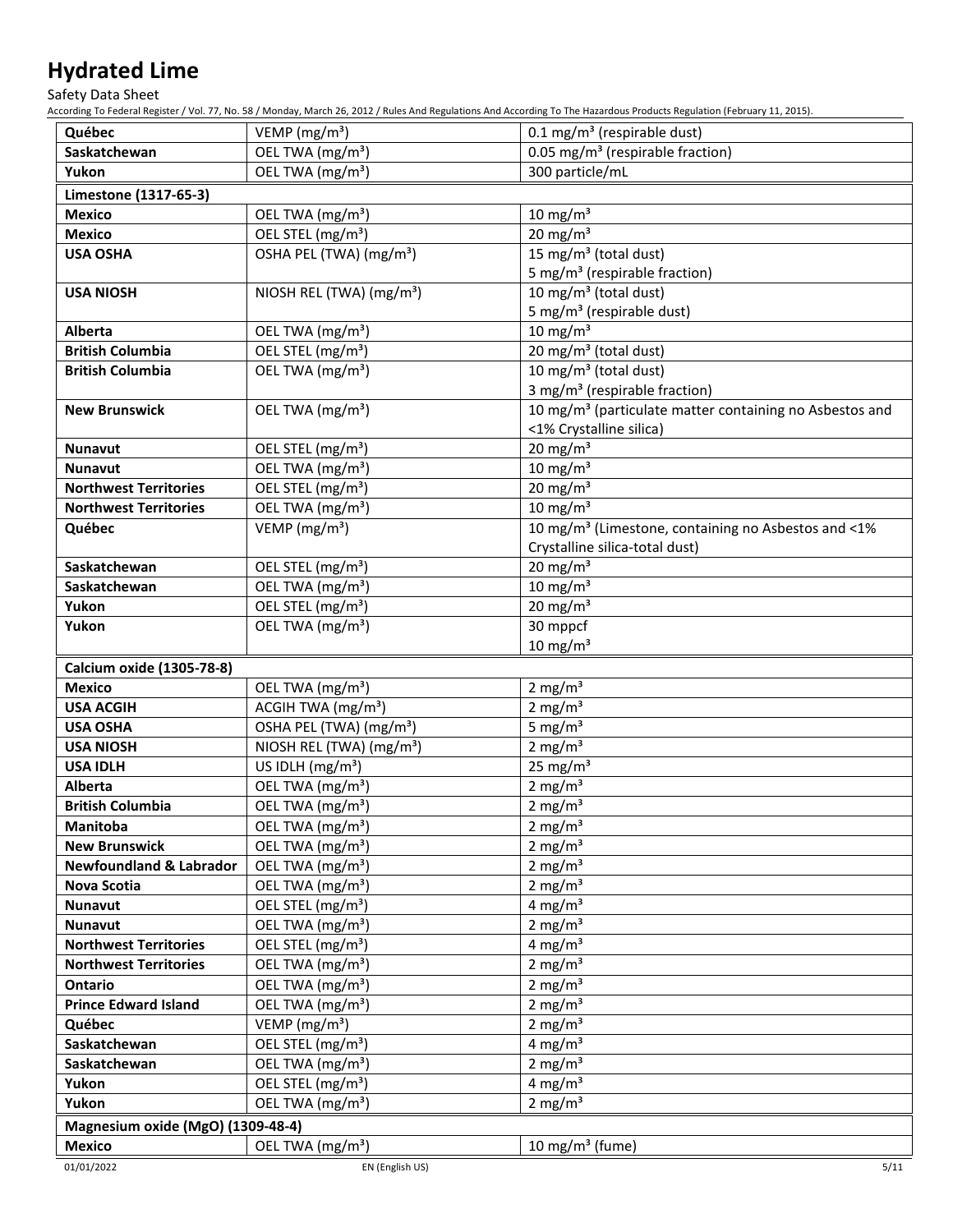Safety Data Sheet

According To Federal Register / Vol. 77, No. 58 / Monday, March 26, 2012 / Rules And Regulations And According To The Hazardous Products Regulation (February 11, 2015).

| <b>USA ACGIH</b>                   | ACGIH TWA $(mg/m3)$                  | 10 mg/m <sup>3</sup> (inhalable particulate matter)    |
|------------------------------------|--------------------------------------|--------------------------------------------------------|
| <b>USA ACGIH</b>                   | <b>ACGIH chemical category</b>       | Not Classifiable as a Human Carcinogen                 |
| <b>USA OSHA</b>                    | OSHA PEL (TWA) (mg/m <sup>3</sup> )  | 15 mg/m <sup>3</sup> (fume, total particulate)         |
| <b>USA IDLH</b>                    | US IDLH (mg/m <sup>3</sup> )         | 750 mg/m <sup>3</sup> (fume)                           |
| Alberta                            | OEL TWA (mg/m <sup>3</sup> )         | 10 mg/m <sup>3</sup> (fume)                            |
| <b>British Columbia</b>            | OEL STEL (mg/m <sup>3</sup> )        | 10 mg/m <sup>3</sup> (respirable dust and fume)        |
| <b>British Columbia</b>            | OEL TWA (mg/m <sup>3</sup> )         | 10 mg/m <sup>3</sup> (fume, inhalable)                 |
|                                    |                                      | 3 mg/m <sup>3</sup> (respirable dust and fume)         |
| Manitoba                           | OEL TWA (mg/m <sup>3</sup> )         | 10 mg/m <sup>3</sup> (inhalable particulate matter)    |
| <b>New Brunswick</b>               | OEL TWA (mg/m <sup>3</sup> )         | 10 mg/m <sup>3</sup> (fume)                            |
| <b>Newfoundland &amp; Labrador</b> | OEL TWA (mg/m <sup>3</sup> )         | 10 mg/m <sup>3</sup> (inhalable particulate matter)    |
| <b>Nova Scotia</b>                 | OEL TWA (mg/m <sup>3</sup> )         | 10 mg/m <sup>3</sup> (inhalable particulate matter)    |
| <b>Nunavut</b>                     | OEL STEL (mg/m <sup>3</sup> )        | 20 mg/m <sup>3</sup> (inhalable fraction)              |
| <b>Nunavut</b>                     | OEL TWA (mg/m <sup>3</sup> )         | 10 mg/m <sup>3</sup> (inhalable fraction)              |
| <b>Northwest Territories</b>       | OEL STEL (mg/m <sup>3</sup> )        | 20 mg/m <sup>3</sup> (inhalable fraction)              |
| <b>Northwest Territories</b>       | OEL TWA (mg/m <sup>3</sup> )         | 10 mg/m <sup>3</sup> (inhalable fraction)              |
| <b>Ontario</b>                     | OEL TWA (mg/m <sup>3</sup> )         | 10 mg/m <sup>3</sup> (inhalable)                       |
| <b>Prince Edward Island</b>        | OEL TWA (mg/m <sup>3</sup> )         | 10 mg/m <sup>3</sup> (inhalable particulate matter)    |
| Québec                             | VEMP ( $mg/m3$ )                     | 10 mg/m $3$ (fume)                                     |
| Saskatchewan                       | OEL STEL (mg/m <sup>3</sup> )        | $\overline{20}$ mg/m <sup>3</sup> (inhalable fraction) |
| Saskatchewan                       | OEL TWA (mg/m <sup>3</sup> )         | 10 mg/m <sup>3</sup> (inhalable fraction)              |
| Yukon                              | OEL STEL (mg/m <sup>3</sup> )        | 10 mg/m <sup>3</sup> (fume)                            |
| Yukon                              | OEL TWA (mg/m <sup>3</sup> )         | 10 mg/m <sup>3</sup> (fume)                            |
| Calcium hydroxide (1305-62-0)      |                                      |                                                        |
| <b>Mexico</b>                      | OEL TWA (mg/m <sup>3</sup> )         | 5 mg/ $m3$                                             |
| <b>USA ACGIH</b>                   | ACGIH TWA (mg/m <sup>3</sup> )       | 5 mg/m $3$                                             |
| <b>USA OSHA</b>                    | OSHA PEL (TWA) (mg/m <sup>3</sup> )  | 15 mg/m <sup>3</sup> (total dust)                      |
|                                    |                                      | 5 mg/m <sup>3</sup> (respirable fraction)              |
| <b>USA NIOSH</b>                   | NIOSH REL (TWA) (mg/m <sup>3</sup> ) | 5 mg/ $m3$                                             |
| Alberta                            | OEL TWA (mg/m <sup>3</sup> )         | 5 mg/ $m3$                                             |
| <b>British Columbia</b>            | OEL TWA (mg/m <sup>3</sup> )         | 5 mg/ $m3$                                             |
| <b>Manitoba</b>                    | OEL TWA (mg/m <sup>3</sup> )         | 5 mg/ $m3$                                             |
| <b>New Brunswick</b>               | OEL TWA (mg/m <sup>3</sup> )         | 5 mg/ $m3$                                             |
| <b>Newfoundland &amp; Labrador</b> | OEL TWA (mg/m <sup>3</sup> )         | 5 mg/ $m3$                                             |
| Nova Scotia                        | OEL TWA (mg/m <sup>3</sup> )         | 5 mg/ $m3$                                             |
| <b>Nunavut</b>                     | OEL STEL (mg/m <sup>3</sup> )        | 10 mg/m $3$                                            |
| <b>Nunavut</b>                     | OEL TWA (mg/m <sup>3</sup> )         | 5 mg/m $\frac{3}{3}$                                   |
| <b>Northwest Territories</b>       | OEL STEL (mg/m <sup>3</sup> )        | 10 mg/m $3$                                            |
| <b>Northwest Territories</b>       | OEL TWA (mg/m <sup>3</sup> )         | 5 mg/ $m3$                                             |
| Ontario                            | OEL TWA (mg/m <sup>3</sup> )         | 5 mg/ $m3$                                             |
| <b>Prince Edward Island</b>        | OEL TWA (mg/m <sup>3</sup> )         | 5 mg/ $m3$                                             |
| Québec                             | VEMP ( $mg/m3$ )                     | 5 mg/ $m3$                                             |
| Saskatchewan                       | OEL STEL (mg/m <sup>3</sup> )        | 10 mg/m $3$                                            |
| Saskatchewan                       | OEL TWA (mg/m <sup>3</sup> )         | 5 mg/ $m3$                                             |
| Yukon                              | OEL STEL (mg/m <sup>3</sup> )        | 10 mg/m $3$                                            |
| Yukon                              | OEL TWA (mg/m <sup>3</sup> )         | 5 mg/ $m3$                                             |

### **8.2. Exposure Controls**

**Appropriate Engineering Controls:** Emergency eye wash fountains and safety showers should be available in the immediate vicinity of any potential exposure. Ensure adequate ventilation, especially in confined areas. Ensure all national/local regulations are observed.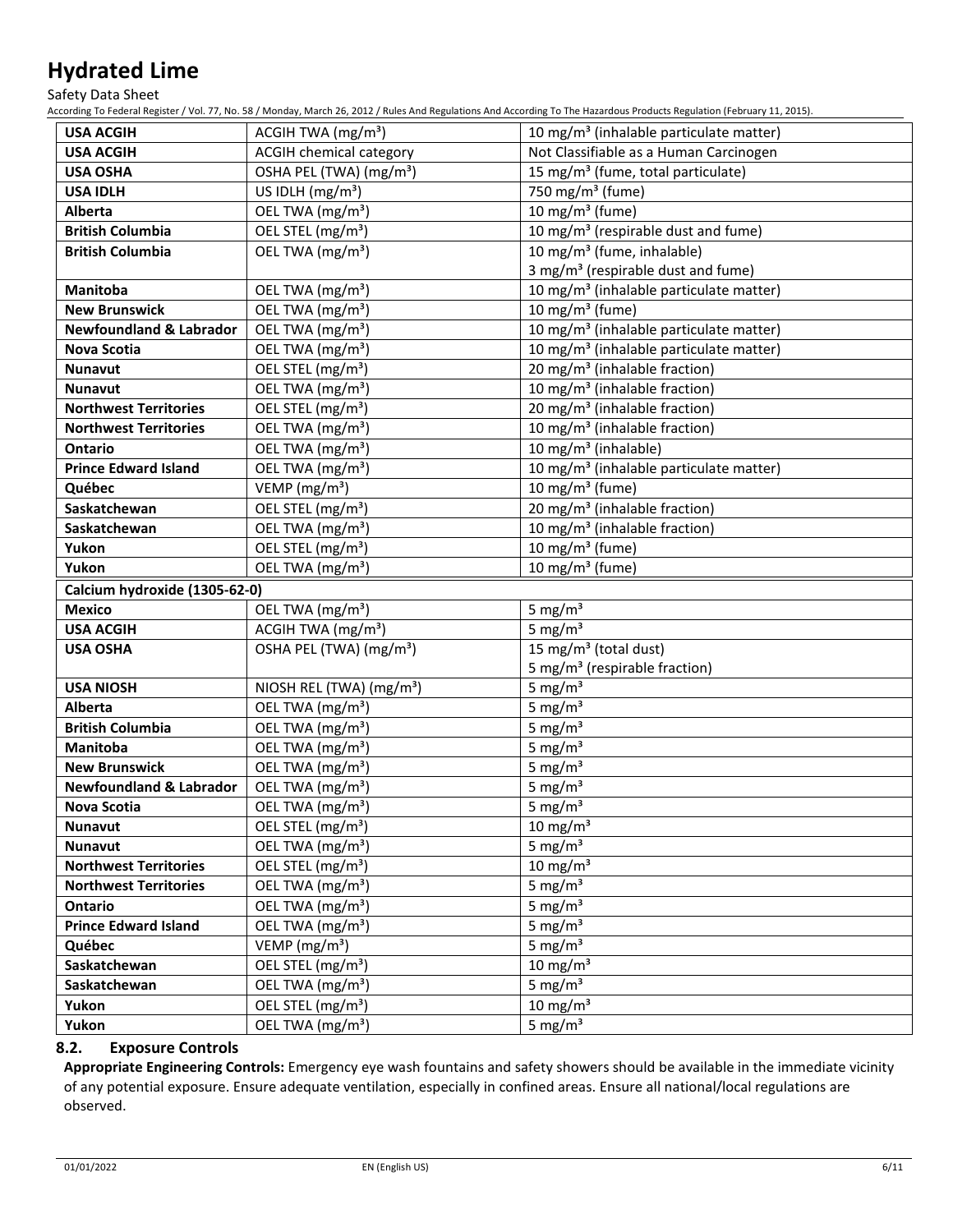Safety Data Sheet

According To Federal Register / Vol. 77, No. 58 / Monday, March 26, 2012 / Rules And Regulations And According To The Hazardous Products Regulation (February 11, 2015).

**Personal Protective Equipment:** Gloves. Protective clothing. Protective goggles. Insufficient ventilation and/or dust generation:

#### wear respiratory protection.



**Materials for Protective Clothing:** Chemically resistant materials and fabrics. Corrosion-proof clothing.

**Hand Protection:** Wear protective gloves.

**Eye and Face Protection:** Chemical safety goggles and face shield.

**Skin and Body Protection:** Wear suitable protective clothing.

**Respiratory Protection:** If exposure limits are exceeded or irritation is experienced, NIOSH approved respiratory protection should be worn. In case of inadequate ventilation, oxygen deficient atmosphere, or where exposure levels are not known wear approved respiratory protection.

**Other Information:** When using, do not eat, drink or smoke.

# **SECTION 9: PHYSICAL AND CHEMICAL PROPERTIES**

#### **9.1. Information on Basic Physical and Chemical Properties**

| <b>Physical State</b>                         | Solid<br>$\ddot{\phantom{a}}$           |  |
|-----------------------------------------------|-----------------------------------------|--|
| Appearance                                    | White or Grey Powder                    |  |
| Odor                                          | <b>Odorless</b><br>$\ddot{\cdot}$       |  |
| <b>Odor Threshold</b>                         | Not available<br>$\ddot{\phantom{a}}$   |  |
| рH                                            | 12 - 13 (In Water)<br>:                 |  |
| <b>Evaporation Rate</b>                       | Not available<br>$\ddot{\phantom{a}}$   |  |
| <b>Melting Point</b>                          | Not available<br>$\ddot{\cdot}$         |  |
| <b>Freezing Point</b>                         | Not available<br>$\ddot{\cdot}$         |  |
| <b>Boiling Point</b>                          | > 1000 °C (> 1832 °F)                   |  |
| <b>Flash Point</b>                            | Not available<br>$\ddot{\cdot}$         |  |
| <b>Auto-ignition Temperature</b>              | Not available                           |  |
| <b>Decomposition Temperature</b>              | Not available<br>$\ddot{\phantom{a}}$   |  |
| Flammability (solid, gas)                     | Not available<br>$\ddot{\phantom{a}}$   |  |
| <b>Lower Flammable Limit</b>                  | Not available                           |  |
| <b>Upper Flammable Limit</b>                  | Not available<br>$\ddot{\phantom{a}}$   |  |
| <b>Vapor Pressure</b>                         | Not available                           |  |
| Relative Vapor Density at 20°C                | Not available<br>:                      |  |
| <b>Relative Density</b>                       | 1.9 - 2.4 (Water = 1)<br>$\ddot{\cdot}$ |  |
| <b>Specific Gravity</b>                       | Not available                           |  |
| Solubility                                    | Negligible.                             |  |
| <b>Partition Coefficient: N-Octanol/Water</b> | Not available                           |  |
| <b>Viscosity</b>                              | Not available<br>$\ddot{\cdot}$         |  |

# **SECTION 10: STABILITY AND REACTIVITY**

**10.1. Reactivity:** May react exothermically with water releasing heat. Adding an acid to a base or base to an acid may cause a violent reaction.

**10.2. Chemical Stability:** Stable under recommended handling and storage conditions (see Section 7).

**10.3. Possibility of Hazardous Reactions:** Hazardous polymerization will not occur.

**10.4. Conditions to Avoid:** Extremely high or low temperatures and incompatible materials.

**10.5. Incompatible Materials:** Wet hydrated lime and cement is alkaline and is incompatible with acids, ammonium salts and aluminum metal. Hydrated lime and cement dissolves in hydrofluoric acid, producing corrosive silicon tetrafluoride gas. Hydrated lime and cement reacts with water to form silicates and calcium hydroxide. Silicates react with powerful oxidizers such as fluorine, boron trifluoride, chlorine trifluoride, manganese trifluoride, and oxygen difluoride.

**10.6. Hazardous Decomposition Products:** Hydrated lime will decompose at 540ºC to produce calcium oxide (quicklime), magnesium oxide, and water.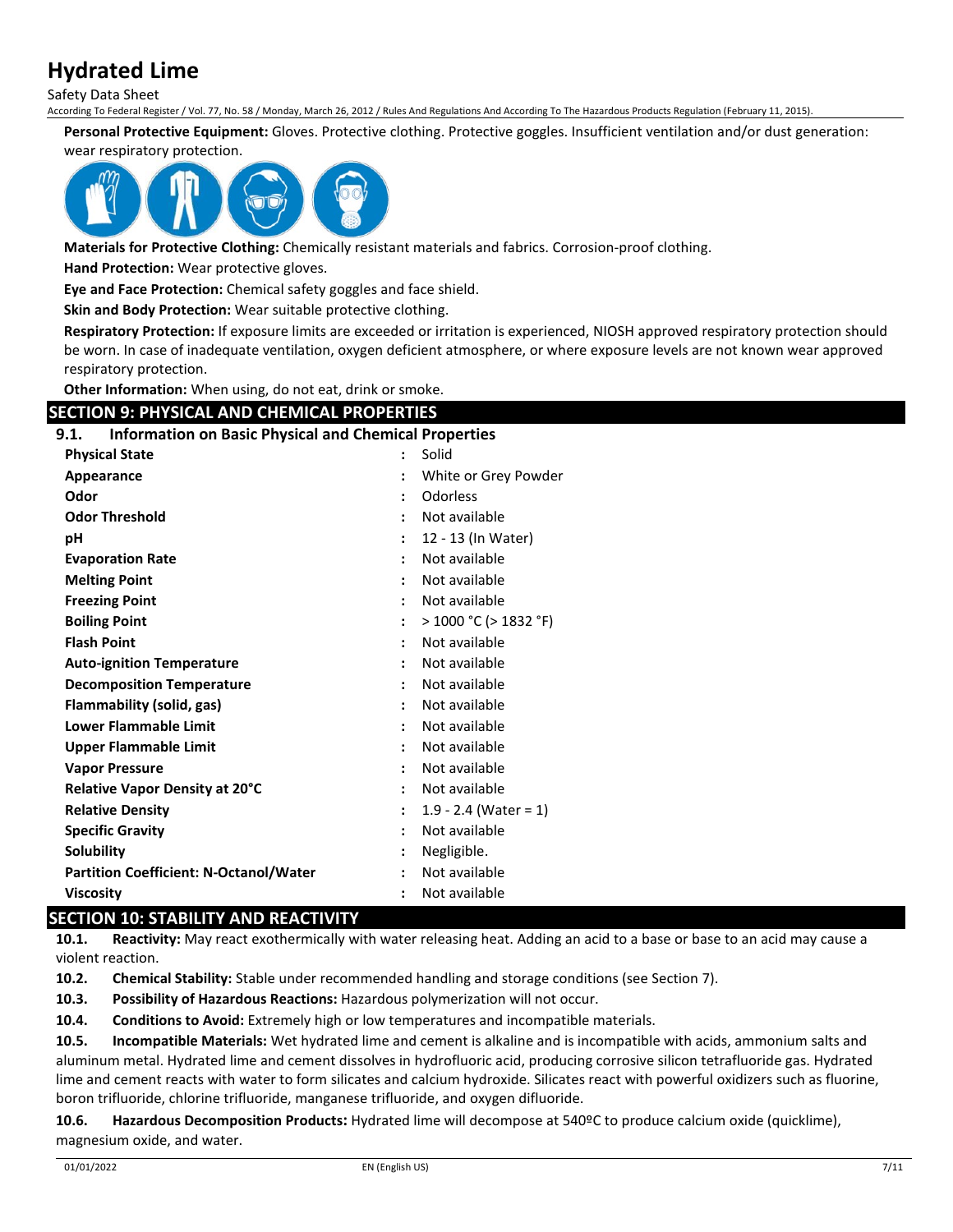Safety Data Sheet

According To Federal Register / Vol. 77, No. 58 / Monday, March 26, 2012 / Rules And Regulations And According To The Hazardous Products Regulation (February 11, 2015).

### **SECTION 11: TOXICOLOGICAL INFORMATION**

#### **11.1. Information on Toxicological Effects - Product**

**Acute Toxicity (Oral):** Not classified

**Acute Toxicity (Dermal):** Not classified **Acute Toxicity (Inhalation):** Not classified

**LD50 and LC50 Data:** Not available

**Skin Corrosion/Irritation:** Causes severe skin burns and eye damage.

**pH:** 12 - 13 (in water)

**Eye Damage/Irritation:** Causes serious eye damage.

**pH:** 12 - 13 (in water)

**Respiratory or Skin Sensitization:** Not classified

**Germ Cell Mutagenicity:** Not classified

**Carcinogenicity:** May cause cancer (Inhalation).

**Specific Target Organ Toxicity (Repeated Exposure):** Not classified

**Reproductive Toxicity:** Not classified

**Specific Target Organ Toxicity (Single Exposure):** Not classified

**Aspiration Hazard:** Not classified

**Symptoms/Injuries After Inhalation:** May be corrosive to the respiratory tract. The three types of silicosis include: 1) Simple chronic silicosis – which results from long-term exposure (more than 20 years) to low amounts of respirable crystalline silica. Nodules of chronic inflammation and scarring provoked by the respirable crystalline silica form in the lungs and chest lymph nodes. This disease may feature breathlessness and may resemble chronic obstructive pulmonary disease (COPD); 2) Accelerated silicosis – occurs after exposure to larger amounts of respirable crystalline silica over a shorter period of time (5-15 years); 3) Acute silicosis – results from short-term exposure to very large amounts of respirable crystalline silica. The lungs become very inflamed and may fill with fluid, causing severe shortness of breath and low blood oxygen levels. Inflammation, scarring, and symptoms progress faster in accelerated silicosis than in simple silicosis. Progressive massive fibrosis may occur in simple or accelerated silicosis, but is more common in the accelerated form. Progressive massive fibrosis results from severe scarring and leads to the destruction of normal lung structures. **Symptoms/Injuries After Skin Contact:** Causes severe irritation which will progress to chemical burns. Hydrated lime may cause dry skin, discomfort, irritation, severe burns. Exposure of sufficient duration to wet or dry hydrated lime can cause serious, potentially irreversible damage to skin due to chemical (caustic) burns, including third degree burns. A skin exposure may be hazardous even if there is no pain or discomfort.

**Symptoms/Injuries After Eye Contact:** Potentially causes permanent damage to the cornea, iris, or conjunctiva. Hydrated lime dust may cause immediate or delayed irritation or inflammation. Eye contact with dry powder or with wet hydrated lime can cause moderate eye irritation, chemical burns and blindness. Eye exposures require immediate first aid and medical attention to prevent significant damage to the eye.

**Symptoms/Injuries After Ingestion:** May cause burns or irritation of the linings of the mouth, throat, and gastrointestinal tract. **Chronic Symptoms:** May cause cancer.

### **11.2. Information on Toxicological Effects - Ingredient(s)**

**LD50 and LC50 Data:**

| Quartz (14808-60-7)               |                |
|-----------------------------------|----------------|
| LD50 Oral Rat                     | > 5000 mg/kg   |
| <b>LD50 Dermal Rat</b>            | $>$ 5000 mg/kg |
| Calcium oxide (1305-78-8)         |                |
| LD50 Oral Rat                     | $>$ 2000 mg/kg |
| <b>LD50 Dermal Rabbit</b>         | $>$ 2500 mg/kg |
| Magnesium oxide (MgO) (1309-48-4) |                |
| LD50 Oral Rat                     | 3870 mg/kg     |
| Calcium hydroxide (1305-62-0)     |                |
| LD50 Oral Rat                     | 7340 mg/kg     |
| Magnesium hydroxide (1309-42-8)   |                |
| LD50 Oral Rat                     | 8500 mg/kg     |
| Quartz (14808-60-7)               |                |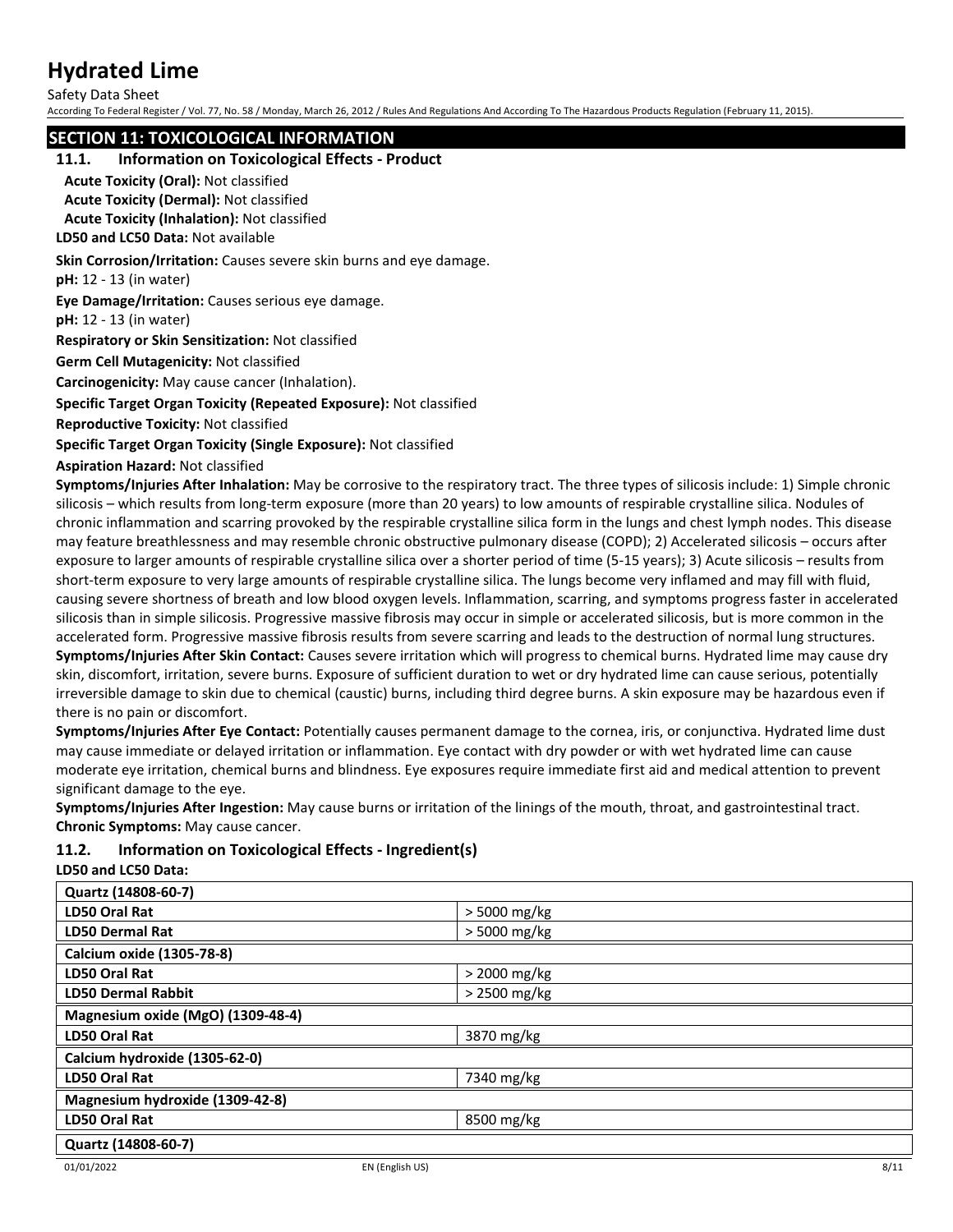Safety Data Sheet

According To Federal Register / Vol. 77, No. 58 / Monday, March 26, 2012 / Rules And Regulations And According To The Hazardous Products Regulation (February 11, 2015).

| <b>IARC Group</b>                                |                                               |
|--------------------------------------------------|-----------------------------------------------|
| <b>National Toxicology Program (NTP) Status</b>  | Known Human Carcinogens.                      |
| <b>OSHA Hazard Communication Carcinogen List</b> | In OSHA Hazard Communication Carcinogen list. |
|                                                  |                                               |

# **SECTION 12: ECOLOGICAL INFORMATION**

#### **12.1. Toxicity**

**Ecology - General:** Not classified.

| Calcium oxide (1305-78-8)                     |                      |
|-----------------------------------------------|----------------------|
| LC50 Fish 1                                   | 50.6 mg/l            |
| <b>Persistence and Degradability</b><br>12.2. |                      |
| <b>Hydrated Lime</b>                          |                      |
| <b>Persistence and Degradability</b>          | Not established.     |
| <b>Bioaccumulative Potential</b><br>12.3.     |                      |
| <b>Hydrated Lime</b>                          |                      |
| <b>Bioaccumulative Potential</b>              | Not established.     |
| Calcium oxide (1305-78-8)                     |                      |
| <b>BCF Fish 1</b>                             | (no bioaccumulation) |

#### **Calcium hydroxide (1305-62-0) BCF Fish 1** (no bioaccumulation)

### **12.4. Mobility in Soil**

Not available

### **12.5. Other Adverse Effects**

**Other Information:** Avoid release to the environment.

# **SECTION 13: DISPOSAL CONSIDERATIONS**

#### **13.1. Waste treatment methods**

**Waste Disposal Recommendations:** Dispose of waste material in accordance with all local, regional, national, provincial, territorial and international regulations.

**Additional Information:** Container may remain hazardous when empty. Continue to observe all precautions.

**Ecology - Waste Materials:** Avoid release to the environment.

#### **SECTION 14: TRANSPORT INFORMATION**

The shipping description(s) stated herein were prepared in accordance with certain assumptions at the time the SDS was authored, and can vary based on a number of variables that may or may not have been known at the time the SDS was issued.

- 14.1. In Accordance with DOT Not regulated for transport
- **14.2. In Accordance with IMDG** Not regulated for transport
- 14.3. In Accordance with IATA Not regulated for transport
- 14.4. In Accordance with TDG Not regulated for transport

# **SECTION 15: REGULATORY INFORMATION**

#### **15.1. US Federal Regulations**

| <b>Hydrated Lime</b>                                                      |                                                      |
|---------------------------------------------------------------------------|------------------------------------------------------|
| <b>SARA Section 311/312 Hazard Classes</b>                                | Health hazard - Skin corrosion or Irritation         |
|                                                                           | Health hazard - Serious eye damage or eye irritation |
|                                                                           | Health hazard - Carcinogenicity                      |
| Quartz (14808-60-7)                                                       |                                                      |
| Listed on the United States TSCA (Toxic Substances Control Act) inventory |                                                      |
| Limestone (1317-65-3)                                                     |                                                      |
| Listed on the United States TSCA (Toxic Substances Control Act) inventory |                                                      |
| Calcium oxide (1305-78-8)                                                 |                                                      |
| Listed on the United States TSCA (Toxic Substances Control Act) inventory |                                                      |
| Magnesium oxide (MgO) (1309-48-4)                                         |                                                      |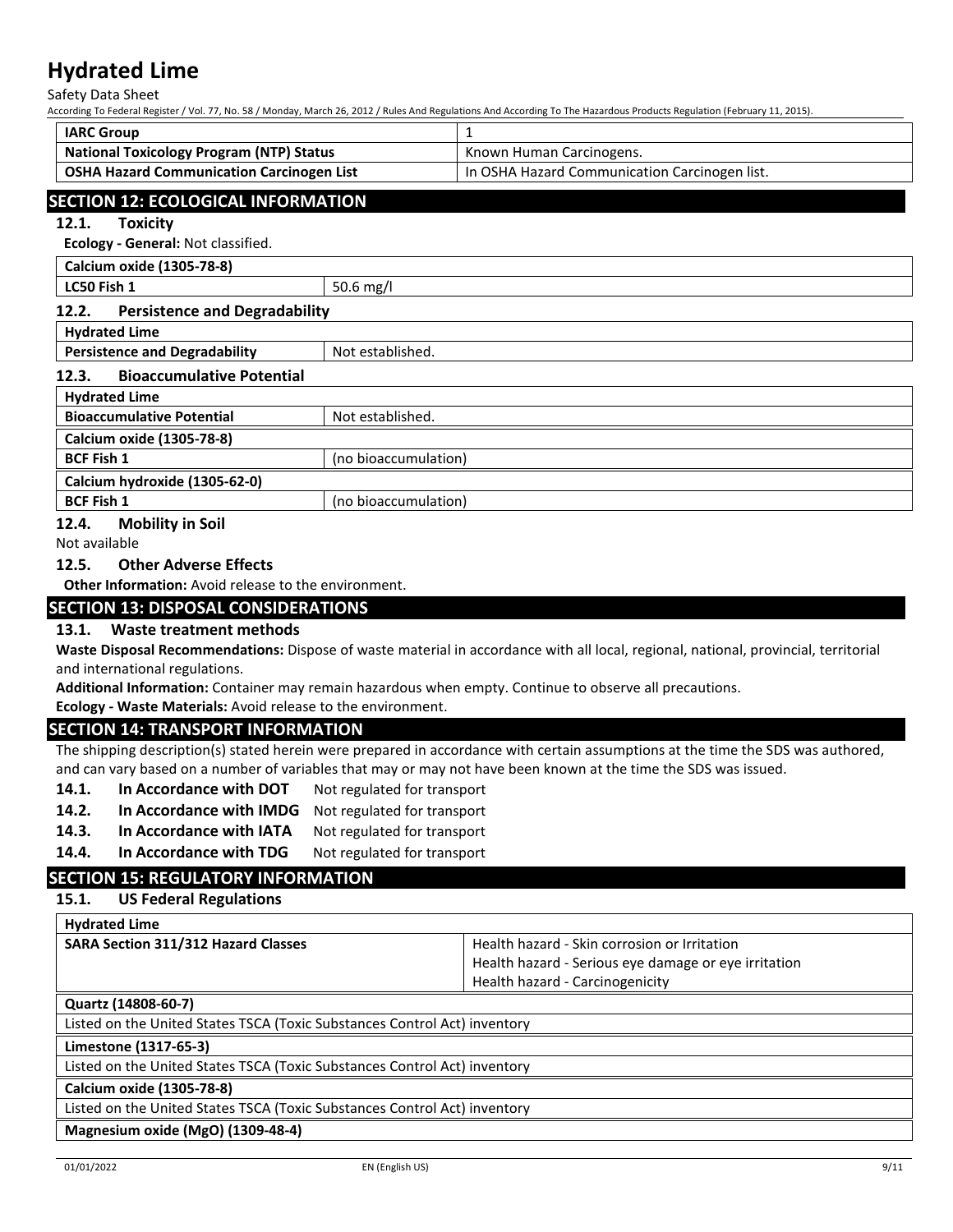Safety Data Sheet

According To Federal Register / Vol. 77, No. 58 / Monday, March 26, 2012 / Rules And Regulations And According To The Hazardous Products Regulation (February 11, 2015).

|                                                                           |                                | According To Federal Register / Vol. 77, No. 58 / Monday, March 26, 2012 / Rules And Regulations And According To The Hazardous Products Regulation (February 11, 2015). |
|---------------------------------------------------------------------------|--------------------------------|--------------------------------------------------------------------------------------------------------------------------------------------------------------------------|
| Listed on the United States TSCA (Toxic Substances Control Act) inventory |                                |                                                                                                                                                                          |
| Calcium hydroxide (1305-62-0)                                             |                                |                                                                                                                                                                          |
| Listed on the United States TSCA (Toxic Substances Control Act) inventory |                                |                                                                                                                                                                          |
| Magnesium hydroxide (1309-42-8)                                           |                                |                                                                                                                                                                          |
| Listed on the United States TSCA (Toxic Substances Control Act) inventory |                                |                                                                                                                                                                          |
| 15.2.<br><b>US State Regulations</b>                                      |                                |                                                                                                                                                                          |
| Quartz (14808-60-7)                                                       |                                |                                                                                                                                                                          |
| U.S. - California - Proposition 65 - Carcinogens List                     |                                | WARNING: This product contains chemicals known to the State of                                                                                                           |
|                                                                           |                                | California to cause cancer.                                                                                                                                              |
| Quartz (14808-60-7)                                                       |                                |                                                                                                                                                                          |
| U.S. - Massachusetts - Right To Know List                                 |                                |                                                                                                                                                                          |
| U.S. - New Jersey - Right to Know Hazardous Substance List                |                                |                                                                                                                                                                          |
| U.S. - Pennsylvania - RTK (Right to Know) List                            |                                |                                                                                                                                                                          |
| Limestone (1317-65-3)                                                     |                                |                                                                                                                                                                          |
| U.S. - Massachusetts - Right To Know List                                 |                                |                                                                                                                                                                          |
| U.S. - New Jersey - Right to Know Hazardous Substance List                |                                |                                                                                                                                                                          |
| U.S. - Pennsylvania - RTK (Right to Know) List                            |                                |                                                                                                                                                                          |
| Calcium oxide (1305-78-8)                                                 |                                |                                                                                                                                                                          |
| U.S. - Massachusetts - Right To Know List                                 |                                |                                                                                                                                                                          |
| U.S. - New Jersey - Right to Know Hazardous Substance List                |                                |                                                                                                                                                                          |
| U.S. - Pennsylvania - RTK (Right to Know) List                            |                                |                                                                                                                                                                          |
| Magnesium oxide (MgO) (1309-48-4)                                         |                                |                                                                                                                                                                          |
| U.S. - Massachusetts - Right To Know List                                 |                                |                                                                                                                                                                          |
| U.S. - New Jersey - Right to Know Hazardous Substance List                |                                |                                                                                                                                                                          |
| U.S. - Pennsylvania - RTK (Right to Know) List                            |                                |                                                                                                                                                                          |
| Calcium hydroxide (1305-62-0)                                             |                                |                                                                                                                                                                          |
| U.S. - Massachusetts - Right To Know List                                 |                                |                                                                                                                                                                          |
| U.S. - New Jersey - Right to Know Hazardous Substance List                |                                |                                                                                                                                                                          |
| U.S. - Pennsylvania - RTK (Right to Know) List                            |                                |                                                                                                                                                                          |
| 15.3.<br><b>Canadian Regulations</b>                                      |                                |                                                                                                                                                                          |
| Quartz (14808-60-7)                                                       |                                |                                                                                                                                                                          |
| Listed on the Canadian DSL (Domestic Substances List)                     |                                |                                                                                                                                                                          |
| Limestone (1317-65-3)                                                     |                                |                                                                                                                                                                          |
| Listed on the Canadian NDSL (Non-Domestic Substances List)                |                                |                                                                                                                                                                          |
| Calcium oxide (1305-78-8)                                                 |                                |                                                                                                                                                                          |
| Listed on the Canadian DSL (Domestic Substances List)                     |                                |                                                                                                                                                                          |
| Magnesium oxide (MgO) (1309-48-4)                                         |                                |                                                                                                                                                                          |
| Listed on the Canadian DSL (Domestic Substances List)                     |                                |                                                                                                                                                                          |
| Calcium hydroxide (1305-62-0)                                             |                                |                                                                                                                                                                          |
| Listed on the Canadian DSL (Domestic Substances List)                     |                                |                                                                                                                                                                          |
| Magnesium hydroxide (1309-42-8)                                           |                                |                                                                                                                                                                          |
| Listed on the Canadian DSL (Domestic Substances List)                     |                                |                                                                                                                                                                          |
|                                                                           |                                | SECTION 16: OTHER INFORMATION, INCLUDING DATE OF PREPARATION OR LAST REVISION                                                                                            |
| <b>Date of Preparation or Latest</b>                                      | : January 1, 2022              |                                                                                                                                                                          |
| <b>Revision</b>                                                           |                                |                                                                                                                                                                          |
| <b>Other Information</b>                                                  |                                | : This document has been prepared in accordance with the SDS requirements of the OSHA                                                                                    |
|                                                                           |                                | Hazard Communication Standard 29 CFR 1910.1200 and Canada's Hazardous Products                                                                                           |
|                                                                           | Regulations (HPR) SOR/2015-17. |                                                                                                                                                                          |
| <b>GHS Full Text Phrases:</b>                                             |                                |                                                                                                                                                                          |